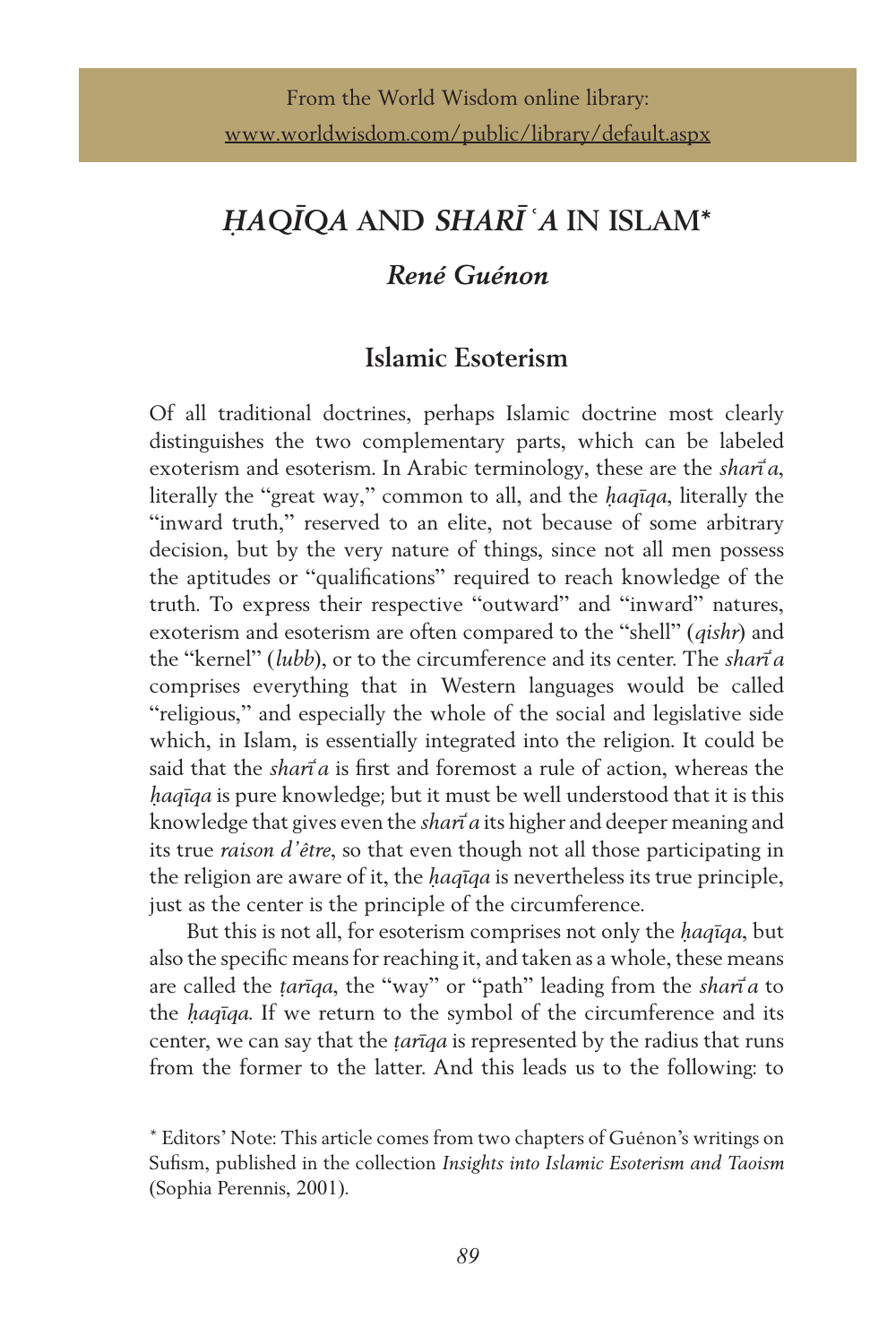each point on the circumference there corresponds a radius, and all the radii, which are indefinite in number, terminate in the center. It can thus be said that these radii are so many *ṭuruq* (plural of *ṭarīqa*) adapted to the beings "situated" at the different points on the circumference according to the diversity of their individual natures. This is why it is said that "the ways to God are as numerous as the souls of men" (*aṭṭuruqu ila ʾLlāhi ka-nufūsi bani Adam*). Thus the "ways" are many, and differ all the more among themselves the closer they are to their starting-point on the circumference; but their end is one, as there is only one center and one truth. Strictly speaking, the initial differences are effaced along with "individuality" itself (*al-innīya*, from *ana*, "I"); in other words, when the higher states of the being have been attained, and when the attributes (*ṣifāt*) of the creature (*ʿabd*, "slave")—which are really limitations—disappear (*al-fanāʾ*, "extinction"), leaving only those of Allah (*al-baqāʾ*, "permanence"), the being becoming identified with the latter [Divine attributes] in his "personality" or "essence" (*adh-dhāt*).

Esoterism, considered thus as comprising both *ṭarīqa* and *ḥaqīqa*, namely means and end, is designated in Arabic by the general term *taṣawwuf*, which can only be translated precisely as "initiation"—a point to which we will return later. Although *taṣawwuf* can be applied to any esoteric and initiatic doctrine, regardless of the traditional form to which it belongs, Westerners have coined the [derivative] term "Sufism" to designate Islamic esoterism; but, apart from being completely conventional, this term has the unfortunate disadvantage of inevitably suggesting by its "ism" suffix, the idea of a doctrine proper to a particular school, whereas this is not the case in reality, the only schools in question being the *ṭuruq*, which basically represent different methods, without there being any possibility of a fundamental difference of doctrine, for "the doctrine of Unity is unique" (*at-tawḥīdu w* $\bar{a}$ *hid*). As for the derivation of the terms *tasawwuf* and "Sufism," they obviously come from the word *ṣūfī*, and here it must first be said that no one can ever call himself a *ṣūfī*, except from pure ignorance, for he proves thereby that he is not truly so, this quality necessarily being a secret (*sirr*) between the true *ṣūfī* and Allah; one can only call oneself a *mutaṣawwuf*, a term applied to anyone who has entered upon the initiatic "way," whatever the "degree" he may have reached; but the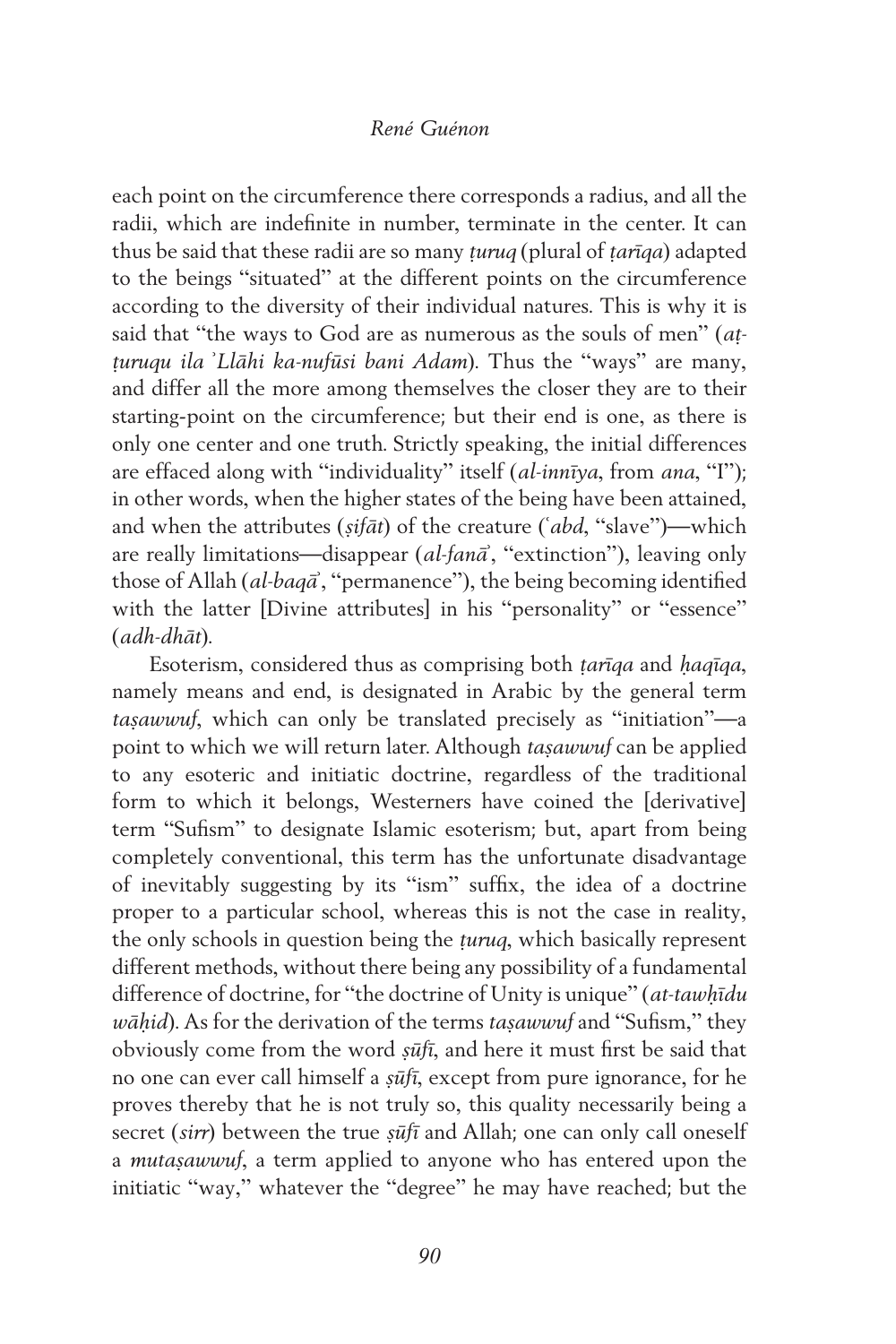*ṣūfī*, in the true sense of the term, is only the one who has reached the supreme degree.

Some have sought to assign the most diverse origins to the Arabic word *ṣūfī*; but this question is undoubtedly unsolvable from our present position, and we freely admit that the word has too many proposed etymologies, of equal plausibility, for only one to be true; in reality, we must rather see herein a purely symbolic name, a sort of "cipher," which, as such, requires no linguistic derivation strictly speaking; and this is not unique, for one can find comparable cases in other traditions. As for the so-called etymologies, these are basically only phonetic resemblances, which, moreover, according to the laws of a certain symbolism, effectively correspond to relationships between various ideas which have come to be grouped more or less as accessories around the word in question. But given the character of the Arabic language (a character which it shares with Hebrew), the primary and fundamental meaning of a word is to be found in the numerical values of the letters; and in fact, what is particularly remarkable is that the sum of the numerical values of the letters which form the word *ṣūfī* has the same number as *al-Ḥikmatuʾl-ilahiya*, "Divine Wisdom." The true *ṣūfī* is therefore the one who possesses this Wisdom, or, in other words, he is *al-ʿārif bi'Llāh*, that is to say "he who knows through God," for God cannot be known except by Himself; and this is the supreme or "total" degree of knowledge or *ḥaqīqa*. 1

1 In a work on *taṣawwuf*, written in Arabic, but from a very modern perspective, a Syrian writer so ill acquainted with us as to mistake us for an "orientalist," has taken it into his head to address a rather singular reproach to us: having somehow read *as-Sūfia* in place of *Ṣūfī* (in a special issue of *Cahiers du Sud* in 1935 on "Islam and the West"), he imagined that my calculation was inexact; wishing then to make the calculation himself according to his own lights, he managed, by way of several errors in the numeric value of the letters, to arrive (this time as equivalent to *aṣ-Ṣūfī*, which is still wrong) at *al-ḥakīm al-ilahī*, without, moreover, perceiving that, one *ya* being equal to two *ha*'s, these words form exactly the same total as *al-ḥakma al-ilahiya*! We know well enough that academic teaching of the present day is ignorant of the *abjad* [the alphabet], and is only familiar with the simple grammatical order of the letters; but just the same, when someone undertakes to treat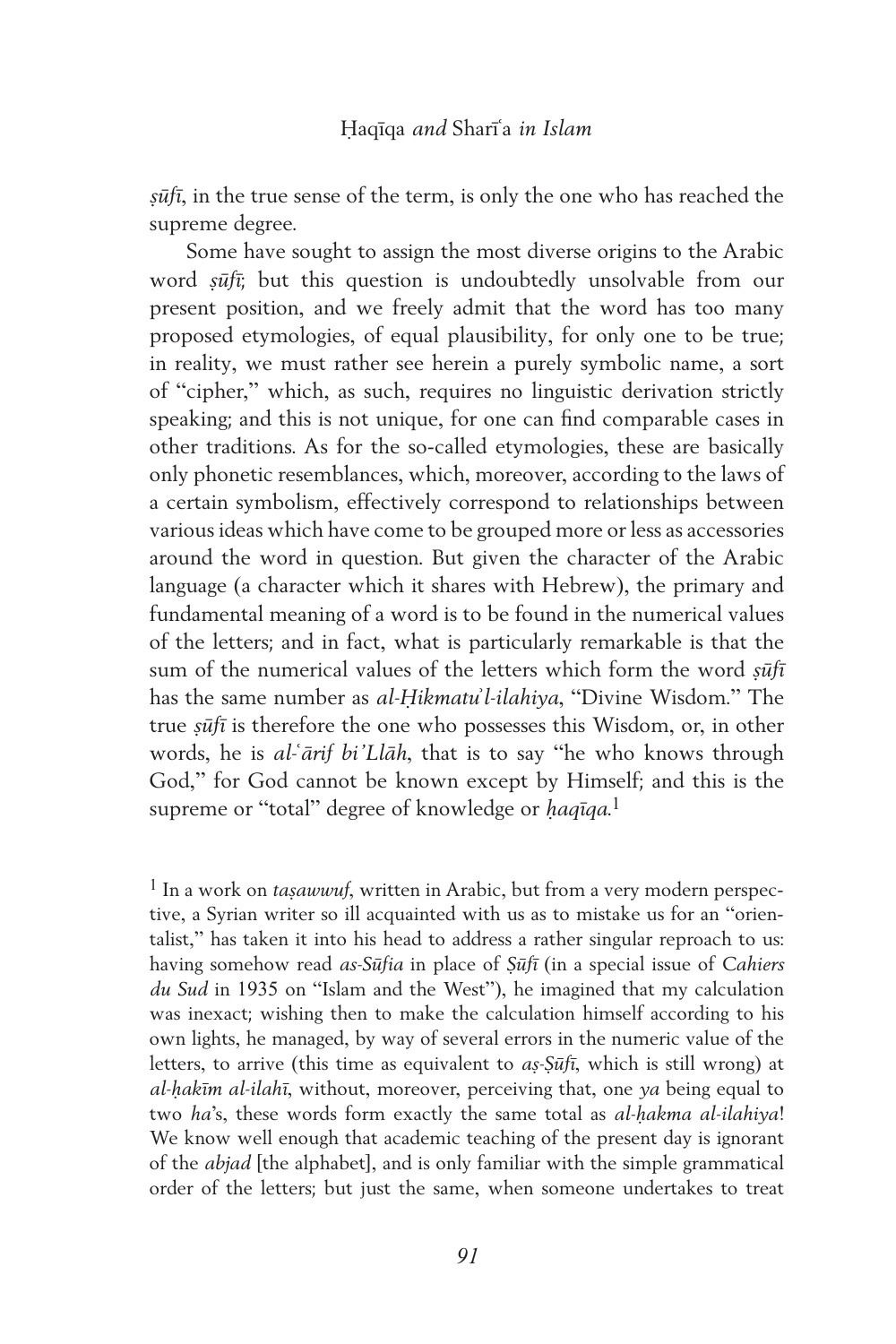From the preceding, we can draw several important consequences, the foremost being that "Sufism" is not something that was "added" to Islamic doctrine as an afterthought and from outside, but, on the contrary, is an essential part of it, since without it, Islamic doctrine would be manifestly incomplete, and, what is more, incomplete "from above," that is to say in regard to its very principle. The completely gratuitous supposition of a foreign origin—Greek, Persian, or Indian—is in any case formally contradicted by the fact that the means of expression of Islamic esoterism are intimately linked with the very constitution of the Arabic language; and if there are incontestable similarities with doctrines of the same order existing elsewhere, these can be explained quite naturally and without recourse to hypothetical "borrowings," for, truth being one, all traditional doctrines are necessarily identical in their essence, whatever the diversity of the forms in which they are clothed. As regards this question of origins, it is of little importance whether the word *ṣūfī* and its derivatives (*taṣawwuf*, *mutaṣawwuf*) have existed in the language from the beginning or have appeared at some later juncture, this being a great subject for discussion among historians; the thing may well have existed before the word, or under another name, or even without it having been found necessary to give it one. In any case—and this ought to settle the matter for anyone not regarding things merely from the outside—tradition expressly indicates that esoterism, as well as exoterism, proceeds directly from the very teaching of the Prophet, and, in fact, every authentic and regular *ṭarīqa*  possesses a *silsila* or "chain" of initiatic transmission that ultimately goes back to him through a varying number of intermediaries. Even if, subsequently, some *turuq* really did "borrow," or, better said, "adapt," certain details of their particular methods, this has a very secondary importance, and in no way affects what is essential; and here again similarities may equally well be explained by the possession of the same knowledge, especially as regards the "science of rhythm" in its

these questions, such ignorance passes beyond the acceptable limits. Be that as it may, *al-ḥakīm al-ilahī* and *al-ḥakma al-ilahiya* have basically the same meaning; but the first of these two expressions has a somewhat unusual character, while the second, as we have indicated, is, on the contrary, completely traditional.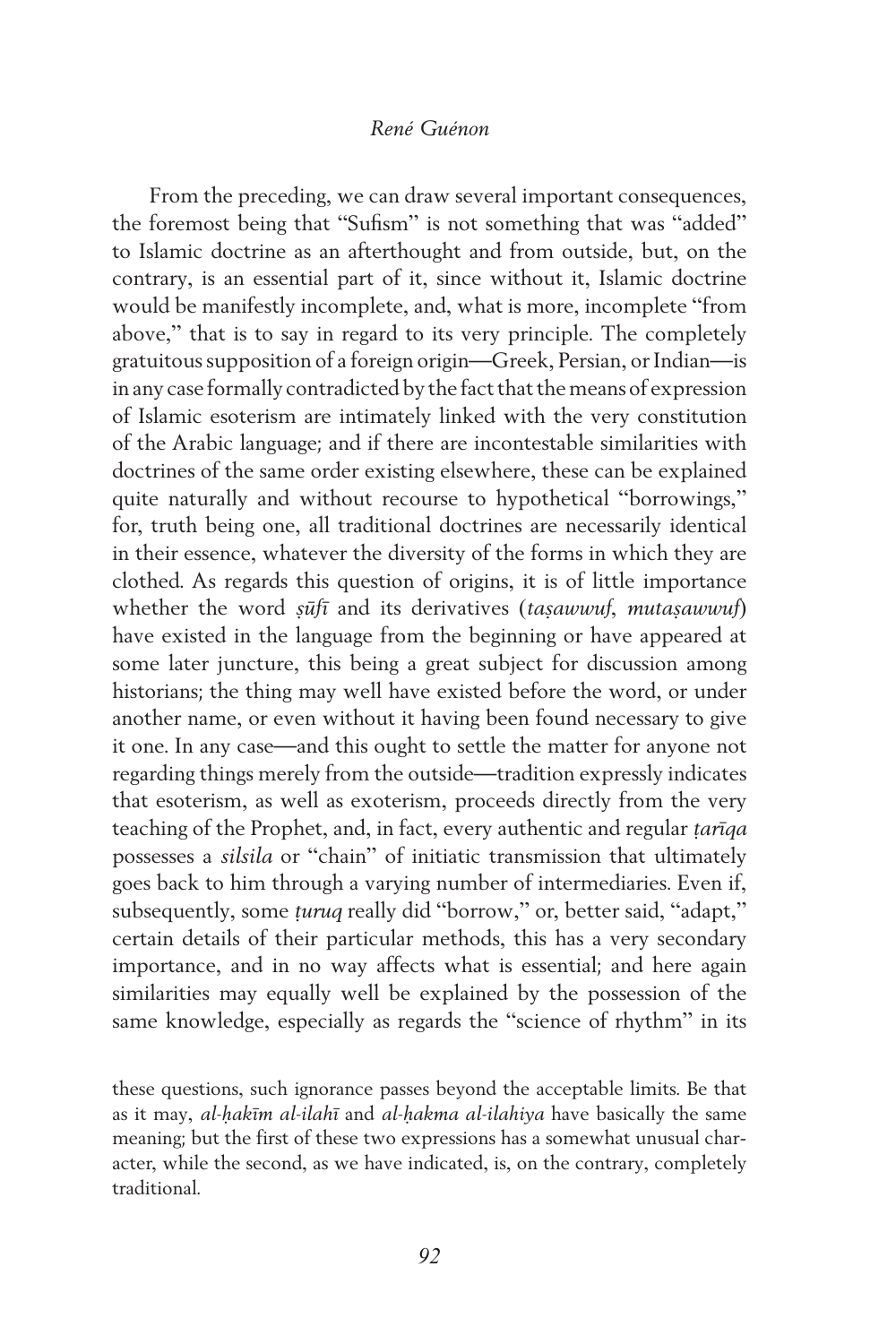### Ḥaqīqa *and* Sharīʿa *in Islam*

various branches. The truth is that "Sufism" is as Arab as the Koran itself, in which it has its direct principles; but in order to find them there, the Koran must be understood and interpreted according to the *ḥaqāʾiq* (plural of *ḥaqīqa*) which constitute its deepest meaning, and not simply by the linguistic, logical, and theological procedures of the *ʿulamā aẓ-ẓāhir* (literally the "doctors of the outward") or doctors of the *sharīʿa*, whose competence extends only to the exoteric realm. It is a question here of two clearly different domains, and this is why there can never be any contradiction or any real conflict between them; it is moreover obvious that one cannot in any way oppose exoterism and esoterism, since on the contrary the second finds its foundation and point of departure in the first, and since they are really no more than the two aspects or the two faces of one and the same doctrine.

We should also point out that contrary to an opinion only too widespread among Westerners, Islamic esoterism has nothing in common with "mysticism." The reasons for this are easy to understand given everything we have explained so far. First of all, mysticism seems to be unique to Christianity, and it is only through erroneous assimilations that one can pretend to find more or less exact equivalents of it elsewhere. Some outward resemblances, in the use of certain expressions for example, are undoubtedly the cause of this error, but they can in no way justify it in light of differences that bear on everything essential. Since by very definition mysticism pertains entirely to the religious domain, it arises purely and simply from exoterism; and furthermore, the end toward which it tends is assuredly far from being of the order of pure knowledge. On the other hand, the mystic could have no method since he has a "passive" attitude and, as a result, limits himself to receiving what comes to him spontaneously as it were and with no initiative on his part. Thus there cannot be any mystical *ṭarīqa*, and such a thing is even inconceivable, for it is basically contradictory. Moreover, the mystic, always isolated by the very fact of the "passive" nature of his "realization," has neither *shaykh* nor "spiritual master" (who, of course, has absolutely nothing in common with a "spiritual director" in the religious sense), neither does he have a *silsila* or "chain" through which the "spiritual influence" would have been transmitted to him (we use this expression to render as exactly as possible the meaning of the Arabic word *baraka*), the second of these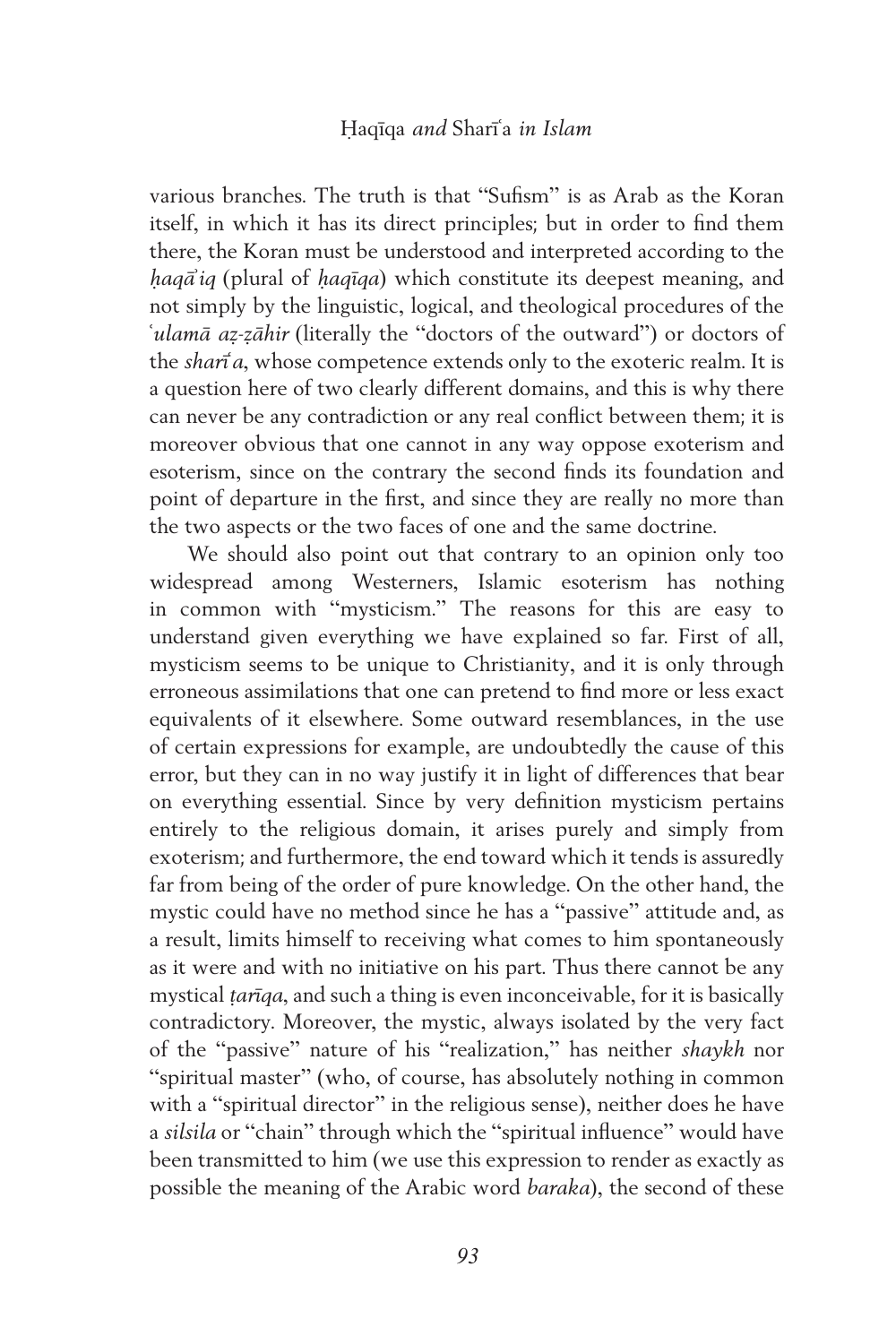two things being moreover an immediate consequence of the first. The regular transmission of the "spiritual influence" is what essentially characterizes "initiation," and even what properly constitutes it, and that is why we have used this word above to translate *taṣawwuf*. Islamic esoterism, like all true esoterism, moreover, is "initiatic" and cannot be anything else; and even without entering into the question of the difference of goals, which in any case results from the very difference in the two domains to which they refer, we can say that the "mystical way" and the "initiatic way" are radically incompatible by reason of their respective characters, and we might also add that in Arabic there is no word by which one can translate "mysticism" even approximately, so much does the idea expressed thereby represent something completely foreign to the Islamic tradition.\*

In its essence, initiatic doctrine is purely metaphysical in the true and original meaning of this term; but in Islam, as in other traditional forms, it also includes a complex ensemble of "traditional sciences" by way of more or less direct applications to various contingent realms. These sciences are as if suspended from the metaphysical principles on which they depend and from which they derive, and draw from this attachment (and from the "transpositions" which it permits) all their real value; they are thereby an integral part of the doctrine itself, although to a secondary and subordinate degree, and not more or less artificial and superfluous accretions. There seems to be something here that is particularly difficult for Westerners to understand, doubtless because their own environment offers no point of comparison in this regard; nevertheless there were analogous Western sciences in antiquity and the Middle Ages, but these are entirely forgotten by modern men, who ignore the true nature of things and often are not even aware of their existence. Those who confuse esoterism with mysticism are especially prone to misunderstand the role and the place of these sciences, which clearly represent a knowledge as far removed as can be from the preoccupations of the mystics, so that the incorporation

\* Editors' Note: This question of terminology regarding the term "mysticism," as it is often understood in the West, and its application to Sufism is treated in some depth in the selection in this volume by Titus Burckhardt (see the section "Sufism and Mysticism" in the article "Sufi Doctrine and Method").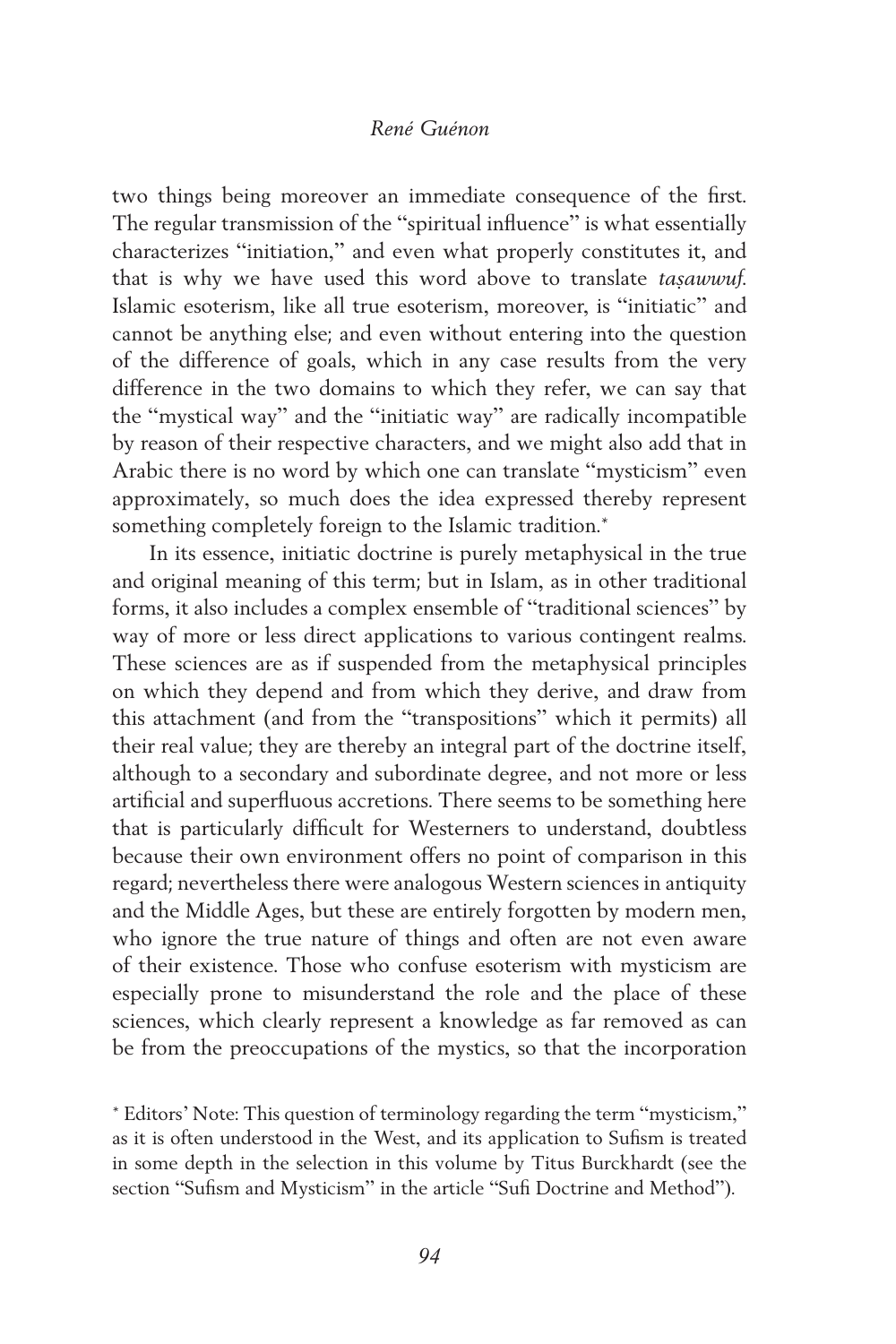of these sciences into "Sufism" constitutes for them an undecipherable enigma. Such is the science of numbers and of letters, of which we gave an example in the interpretation of the term *ṣūfī*, and which, in a comparable form, can be found only in the Hebrew *Kabbala*, by virtue of the close affinity of the languages which are the vehicles of expression for these two traditions, languages of which only this science can give the most profound understanding. Such are also the various "cosmological" sciences which are included in part in what is called "Hermeticism"; and in this connection we must note that alchemy is taken in a "material" sense only by the ignorant, for whom symbolism is a dead letter, those very people whom the true alchemists of the Middle Ages stigmatized as "puffers" and "charcoal burners," and who were the true precursors of modern chemistry, however unflattering such an origin may be for the latter. Likewise astrology, another cosmological science, is in reality something entirely other than the "divining art" or the "science of conjecture" which alone is what modern people see in it. Above all it has to do with the knowledge of "cyclical laws" which play an important role in all traditional doctrines. Moreover, there is a certain correspondence between all these sciences which, since they proceed from essentially the same principles, may be regarded as various representations of one and the same thing from a certain point of view. Thus, astrology, alchemy, and even the science of letters do nothing but translate the same truths into the languages proper to different orders of reality, united among themselves by the law of universal analogy, the foundation of every symbolic correspondence; and, by virtue of this same analogy, these sciences, by an appropriate transposition, find their application in the realm of the "microcosm" as well as in that of the "macrocosm," for the initiatic process reproduces in all its phases the cosmological process itself. To have a full awareness of all these correlations, it is necessary to have reached a very high degree in the initiatic hierarchy, a degree which is called that of "red sulfur" (*al-Kebrīt al-aḥmar*); and whoever possesses this degree may, by means of the science known as *sīmiyā* (a word that must not be confused with *kīmiyā*), and by operating certain mutations on letters and numbers, act on the beings and things that correspond to these in the cosmic order. *Jafr*, which according to tradition owes its origin to Sayyidnā ʿAlī himself, is an application of these same sciences to the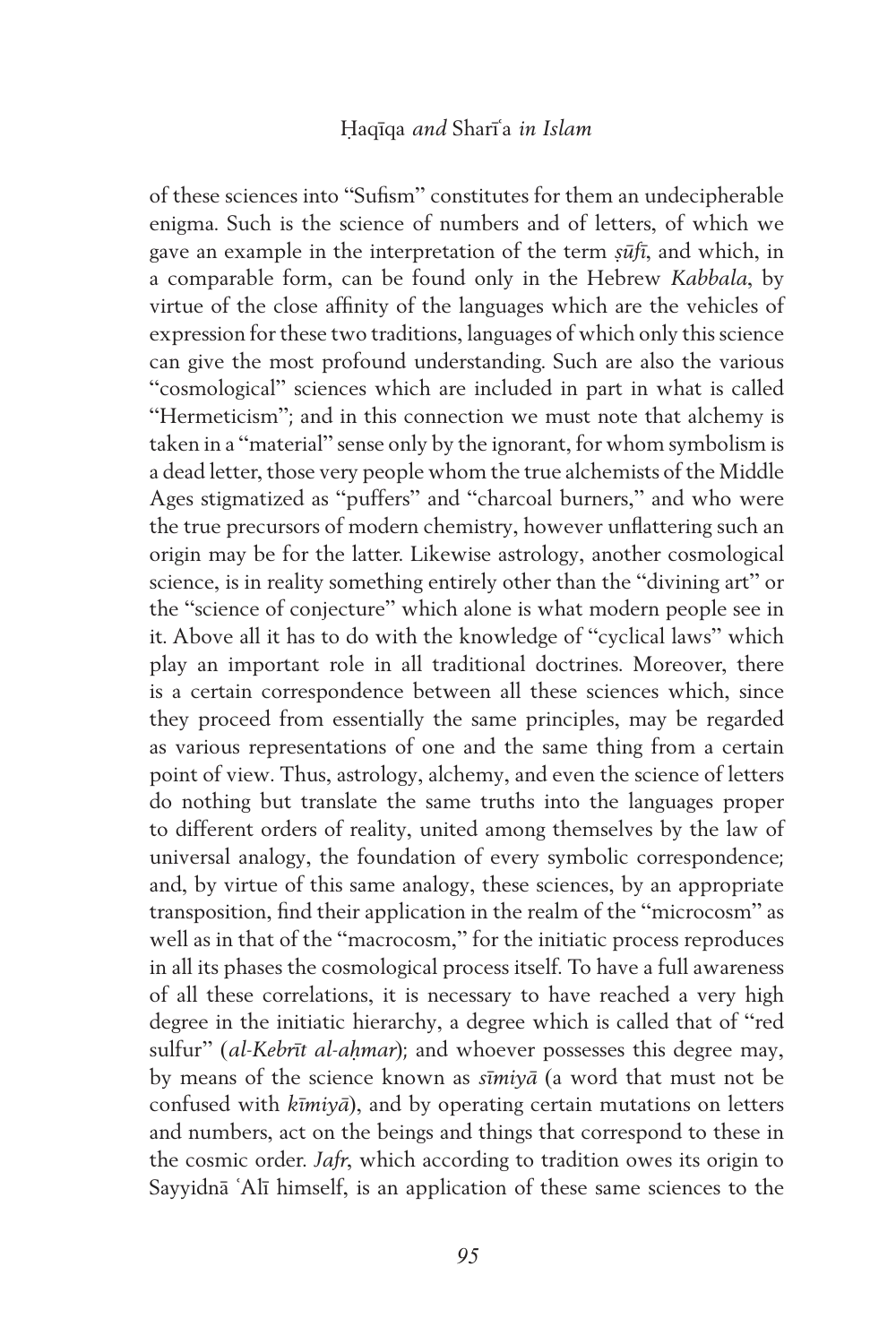prevision of future events; and this application, in which the cyclical laws to which we alluded just now naturally intervene, exhibits all the rigor of an exact and mathematical science for those who can understand and interpret it (for it possesses a kind of "cryptography," which in fact is no more astonishing than algebraic notation). One could mention many other "traditional sciences," some of which might seem even stranger to those who are not used to such things; but we must content ourselves with this, and restrict ourselves to generalities, in keeping with the scope of this exposition.

Finally, we must add one last observation of capital importance for understanding the true character of initiatic doctrine: this doctrine has nothing to do with "erudition" and could never be learned by the reading of books in the manner of ordinary or "profane" knowledge. The writings of the greatest masters themselves can only serve as "supports" for meditation; one does not become a *mutaṣawwuf* simply by having read them, and in any case they remain mostly incomprehensible to those who are not "qualified." Indeed, it is necessary above all to possess certain innate dispositions or aptitudes which no amount of effort can replace; then, it is necessary to have an attachment to a regular *silsila*, for the transmission of the "spiritual influence" that is obtained by this attachment is, as we have already said, the essential condition, failing which there is no initiation, even of the most elementary degree. This transmission, which is acquired once and for all, must be the point of departure of a purely inward work for which all the outward means are no more than aids and supports, albeit necessary, given that one must take the nature of the human being such as it actually is into account; and it is by this inward work alone that a being, if capable of it, will ascend from degree to degree, to the summit of the initiatic hierarchy, to the "Supreme Identity," the absolutely permanent and unconditioned state beyond the limitations of all contingent and transitory existence, which is the state of the true *ṣūfī*.

### **The Shell and the Kernel (***Al-Qishr Wa Al-Lubb***)**

*Al-Qishr wa al-Lubb* [The Shell and the Kernel]*,* the title of one of Muḥyi ʾd-Dīn ibn al-ʿArabī's numerous treatises, expresses in symbolic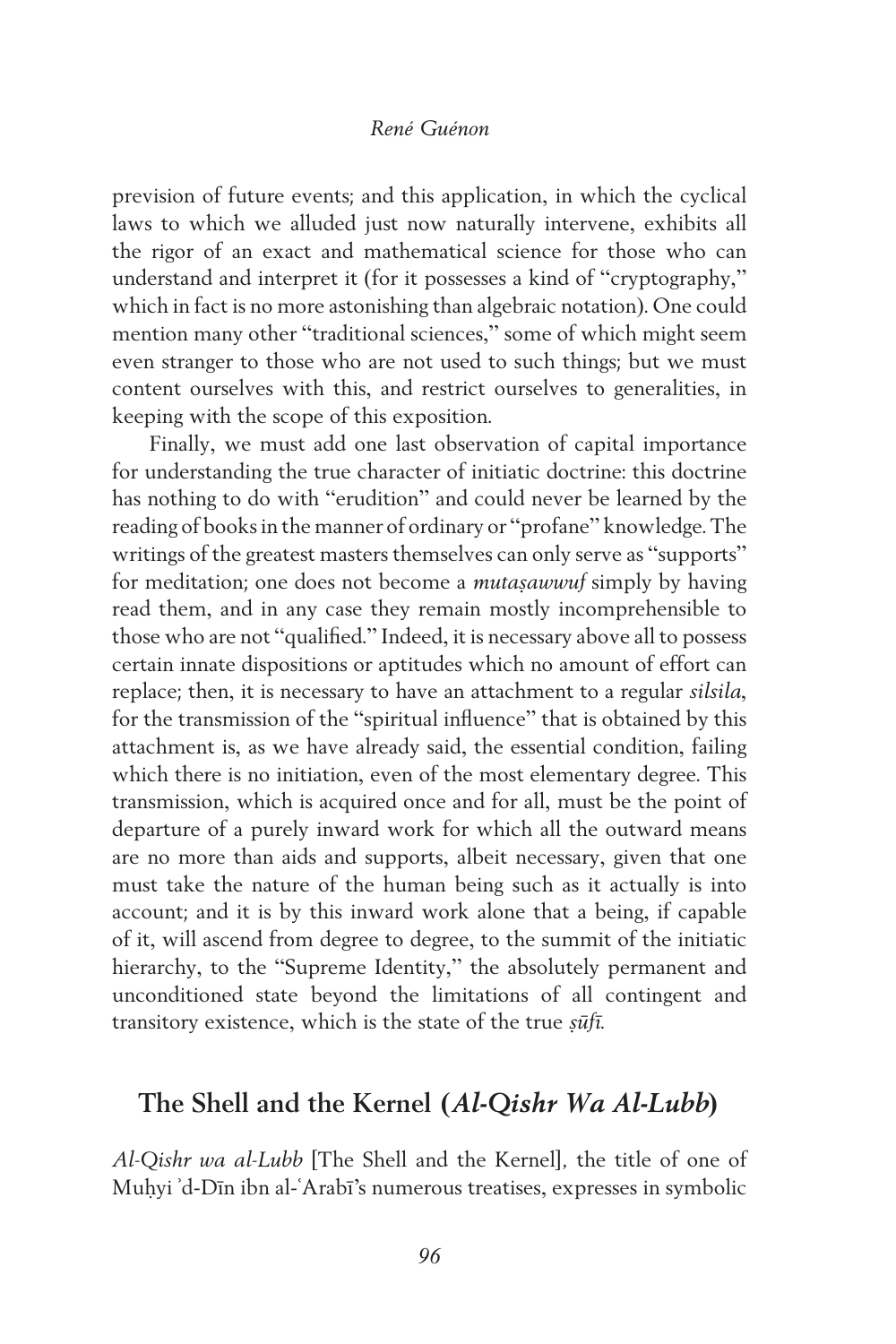form the relationship between exoterism and esoterism, likened respectively to the casing of a fruit and to its interior part, the pith or kernel.2 The casing or shell (*al-qishr*) is the *sharīʿa*, that is, the external religious law which is addressed to all and which is made to be followed by all, as indicated moreover by the meaning of "great way" that is associated with the derivation of its name. The kernel (*al-lubb*) is the *ḥaqīqa*, that is to say truth or essential reality, which, unlike the *sharīʿa*, is not within reach of everyone but reserved for those who know how to discern it beneath outward appearances and how to attain it through the exterior forms which conceal it, protecting and disguising it at the same time.3 In another symbolism, *sharīʿa* and *ḥaqīqa* are also designated respectively as the "[outer] body" (*al-jism*) and the "marrow" (*al-mukh*),<sup>4</sup> of which the relationship is exactly the same as that of shell and kernel; and one could no doubt find still other symbols equivalent to these.

Whatever the designation used, what is referred to is always the "outward" (*aẓ-ẓāhir*) and the "inward" (*al-bāṭin*), that is, the apparent and the hidden, which, moreover, are such by their very nature and not owing to any conventions or to precautions taken artificially, if not arbitrarily, by those who preserve traditional doctrine. This "outward" and this "inward" are represented by the circumference and its center, which can be looked upon as the cross-section of the fruit evoked by the previous symbol, at the same time that we are brought back to the image, common to all traditions, of the "wheel of things." Indeed, if one looks at the two terms in question according to their universal sense and without limiting them by applying them to a particular traditional form, as is most often done, one could say that the *sharīʿa*,

 $2$  Let us point out incidentally that this symbol of the fruit has a relationship with the "cosmic egg," and thus with the heart.

<sup>3</sup> One might remark that the role of exterior forms is related to the double meaning of the word "revelation," since such forms simultaneously manifest and veil the essential doctrine, the one truth, just as a word inevitably does for the thought it expresses; and what is true of a word in this regard is also true of any formal expression.

4 One may recall here the "substantive marrow" of Rabelais, which also represents an interior and hidden meaning.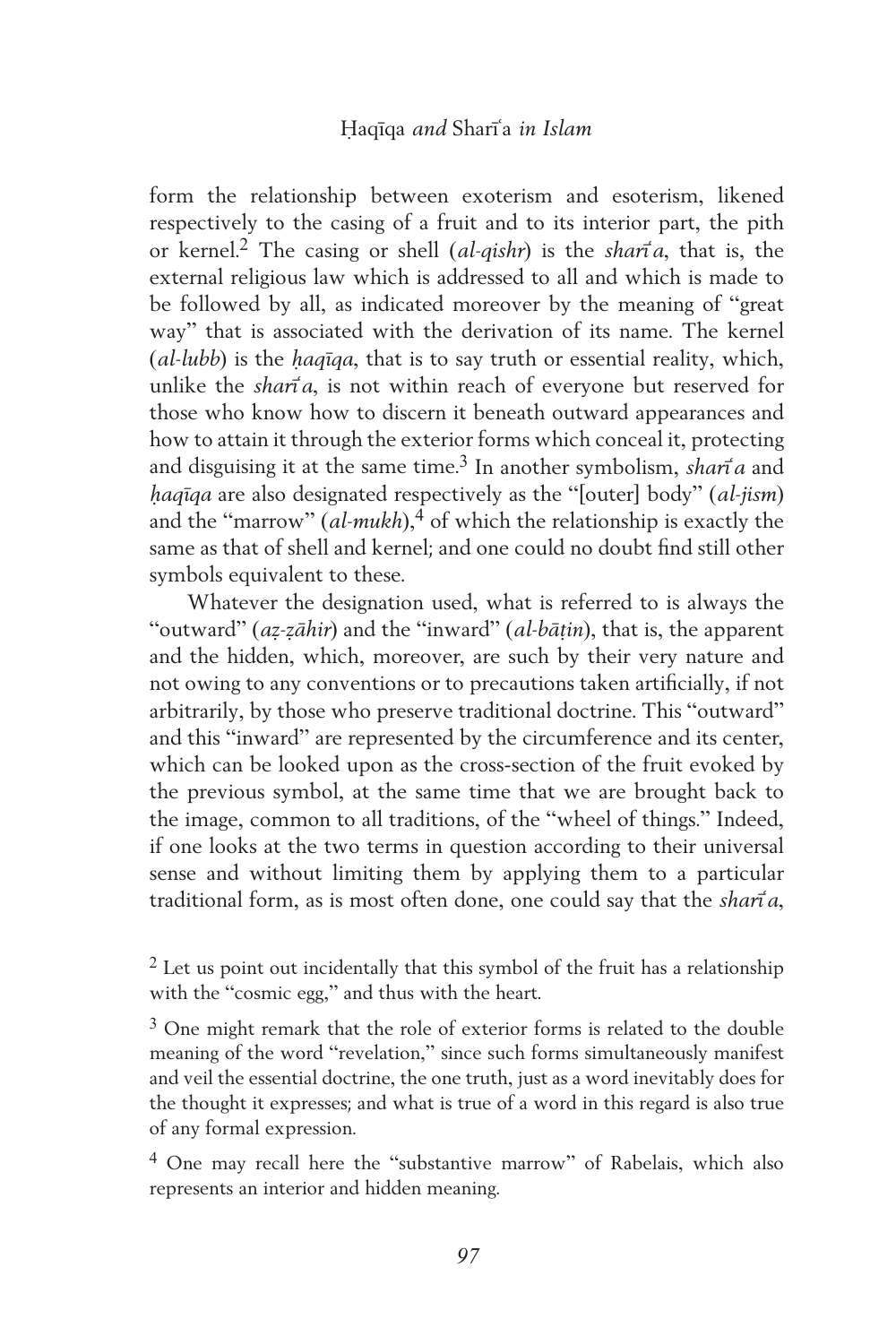the "great way" traveled by all beings is nothing other than what the Far-Eastern traditions call the "current of forms," while the *ḥaqīqa*, the one and immutable truth, resides in the "invariable middle."5 In order to pass from one to the other, thus from the circumference to the center, one must follow one of the radii, that is, a *ṭarīqa*, or, one might say, the "footpath," the narrow way which is followed by very few.6 Furthermore, there are besides a multitude of *ṭuruq*, which are all radii of the circumference taken in the centripetal sense, since it is a question of leaving the multiplicity of the manifested to move toward principial unity; each *ṭarīqa*, starting from a certain point on the circumference, is particularly adapted to those beings who find themselves at that point, but whatever their point of departure, they all tend equally toward one unique point, $^7$  all arrive at the center and thus lead the beings who follow them to the essential simplicity of the "primordial state."

The beings who presently find themselves in multiplicity are forced to leave it in order to accomplish any realization whatsoever; but for most of them this multiplicity is at the same time the obstacle that stops them and holds them back; diverse and changing appearances prevent them from seeing true reality, so to speak, as the casing of a

<sup>5</sup> It is noteworthy that in the Far-Eastern tradition one finds very clear equivalents to these two terms, not as two aspects, exoteric and esoteric, of the same doctrine, but as two separate teachings, at least since the time of Confucius and Lao Tzu. In fact, one might say in all strictness that Confucianism corresponds to the *sharīʿa* and Taoism to the *ḥaqīqa*.

6 The words *sharīʿa* and *ṭarīqa* both contain the idea of "progressing," and thus of movement (and one should note the symbolism of circular movement for the first term, and linear movement for the second); there is in fact change and multiplicity in both cases, the first having to adapt itself to the diversity of exterior conditions, and the second to that of individual natures; but the being who has effectively attained *ḥaqīqa*, by that very fact participates in its unity and immutability.

7 This convergence is represented by that of the *qibla* (ritual orientation) of all places toward the *Kaʿba*, which is the "House of God" (*Baytu ʾLlah*) and of which the form is a cube (the image of stability) occupying the center of a circumference that is the terrestrial (human) cross-section of universal existence.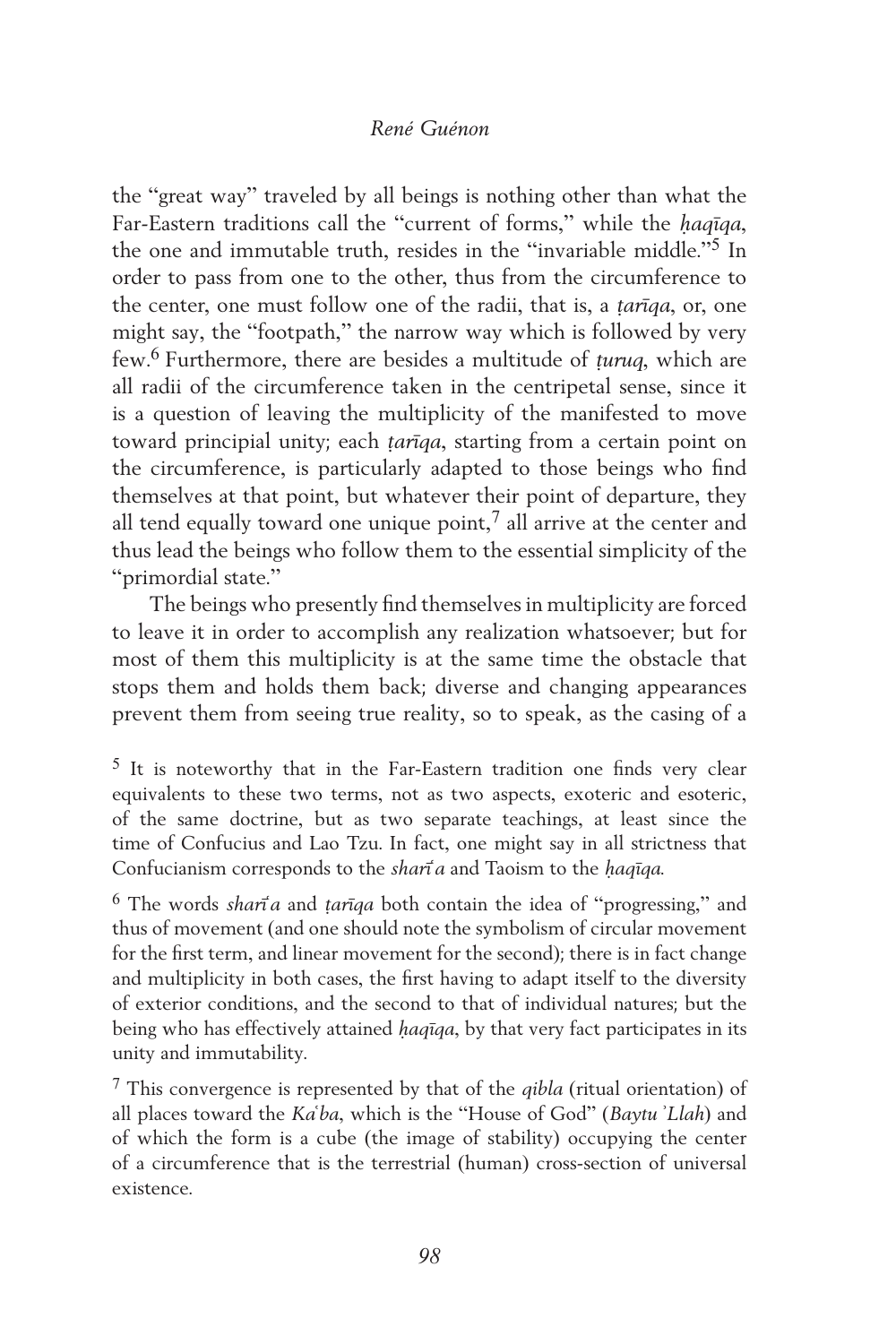fruit prevents one from seeing its inside; and this inside can be attained only by those capable of piercing through the casing, that is, of seeing the Principle through its manifestation, and even of seeing it alone in all things, for manifestation itself, taken all together, is no more than a totality of symbolic expressions. It is easy to apply this to exoterism and esoterism understood in their ordinary sense, that is, as aspects of a traditional doctrine; there also, the exterior forms hide profound truth from the eyes of the common man, whereas on the contrary they may be seen by the elite, for whom what seems an obstacle or a limitation to others becomes instead a support and a means of realization. One must clearly understand that this difference results directly and necessarily from the very nature of the beings, from the possibilities and aptitudes that each carries within itself, so much so that for each of them the exoteric side of the doctrine thus always plays exactly the role that it should, giving to those that cannot go further what it is possible for them to receive in their present state, and at the same time furnishing to those that can go further, "supports," which, without ever being a strict necessity, since they are contingent, can nonetheless greatly aid them to advance in the interior life, and without which the difficulties would be such that, in certain cases, they would amount to a veritable impossibility.

We should point out in this regard that for the majority of men, that is, for those who inevitably abide by exterior law, this takes on a character which is less a limitation than a guide; it is always a bond, but a bond that prevents them from going astray or from losing themselves; without this law, which obliges them to follow a well-defined path, not only would they never attain the center, but they would risk distancing themselves indefinitely from it, whereas the circular movement keeps them at a more or less constant distance.<sup>8</sup> In this way, those who cannot directly contemplate the light can receive at least a reflection of and a participation in it; and they remain thus bound in some way to the Principle, even though they do not and could not have an effective

<sup>8</sup> Let us add that this law ought to be regarded normally as an application or a human specification of the cosmic law itself, which similarly links all manifestation to the Principle, as we have explained elsewhere in reference to the significance of the "laws of Manu" in Hindu doctrine.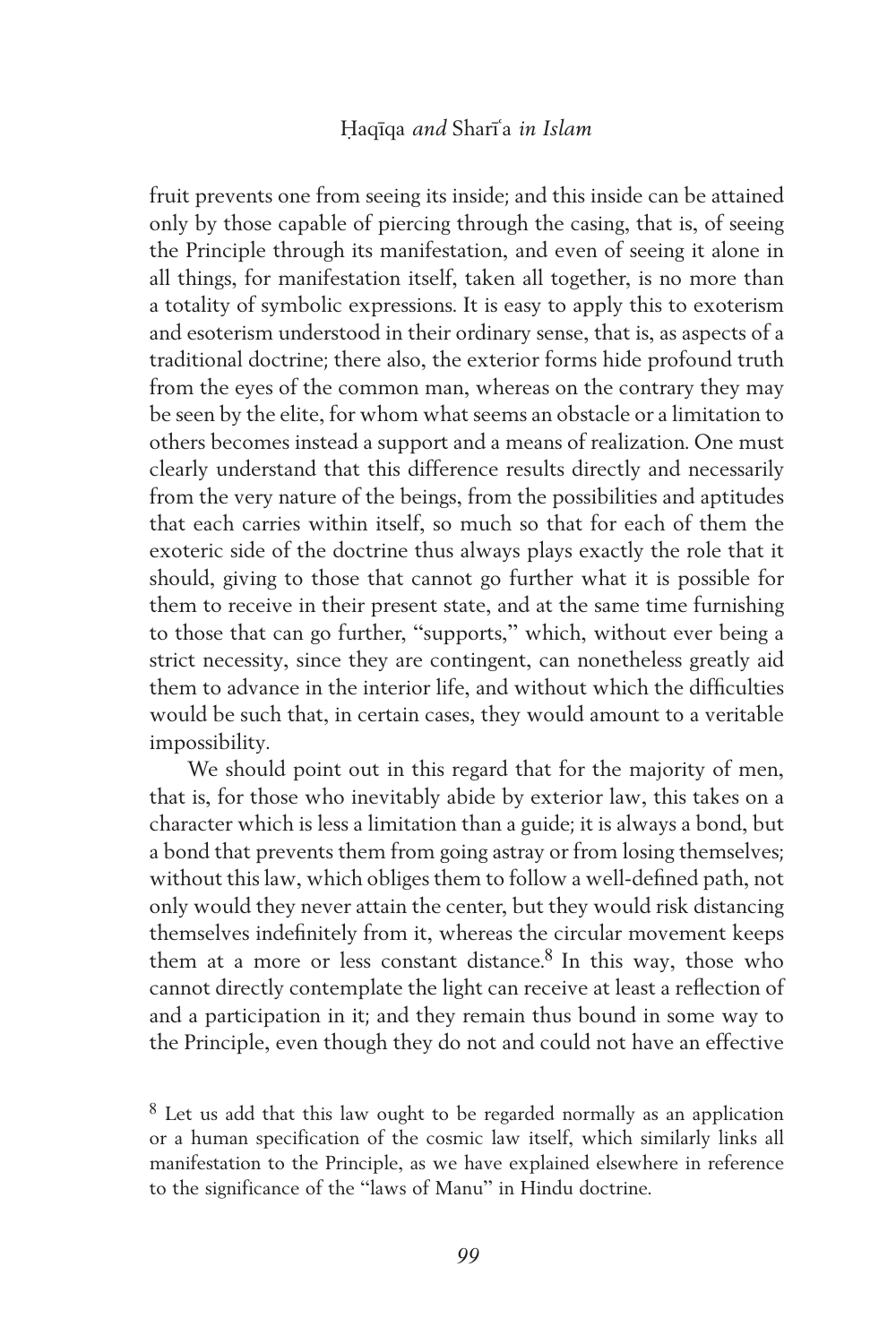consciousness of it. Indeed, the circumference could not exist without the center, from which, in reality, it proceeds entirely, and even if the beings who are linked to the circumference do not see the center at all, or even the radii, each of them is nonetheless inevitably situated at the extremity of a radius of which the other extremity is the center itself. But it is here that the shell intervenes and hides whatever is found in the interior, whereas the one who has pierced this shell, by that very fact becoming conscious of the path or radius corresponding to his own position on the circumference, will be liberated from the indefinite rotation of the latter and will only have to follow the radius in order to move toward the center; this radius is the *ṭarīqa* by which, starting from the *sharīʿa*, he will arrive at *ḥaqīqa*. We must make clear, moreover, that once the shell has been penetrated, one finds oneself in the domain of esoterism, this penetration, by its relationship to the shell itself, being a kind of turning about, of which the passage from the exterior to the interior consists. In one sense the designation "esoterism" belongs even more properly to *ṭarīqa*, for in reality *ḥaqīqa*  is beyond the distinction of exoterism and esoterism, as this implies comparison and correlation; the center, of course, appears as the most interior part of all, but when it has been attained there can no longer be a question of exterior or interior, as every contingent distinction then disappears, resolving itself in principial unity.

That is why Allah, just as He is "the First and the Last" (*al-Awwal wa al-Ākhir*),9 is also "the Exterior and the Interior" (*aẓ-Ẓāhir wa al-Bāṭin*),10 for nothing of that which is could be outside of Him, and in Him alone is contained all reality, because He is Himself absolute Reality, and total Truth: *Huwa ʾl-Ḥaqq*.

9 That is, the Principle and the End, as in the symbol of the *alpha* and the *omega*.

10 One could also translate this as the "Evident" (in relationship to manifestation) and the "Hidden" (in Himself), which correspond again to the two points of view of the *sharīʿa* (the social and religious order) and *ḥaqīqa*  (the purely intellectual and metaphysical order), although this latter may also be said to be beyond all points of view, as comprising them all synthetically within itself.